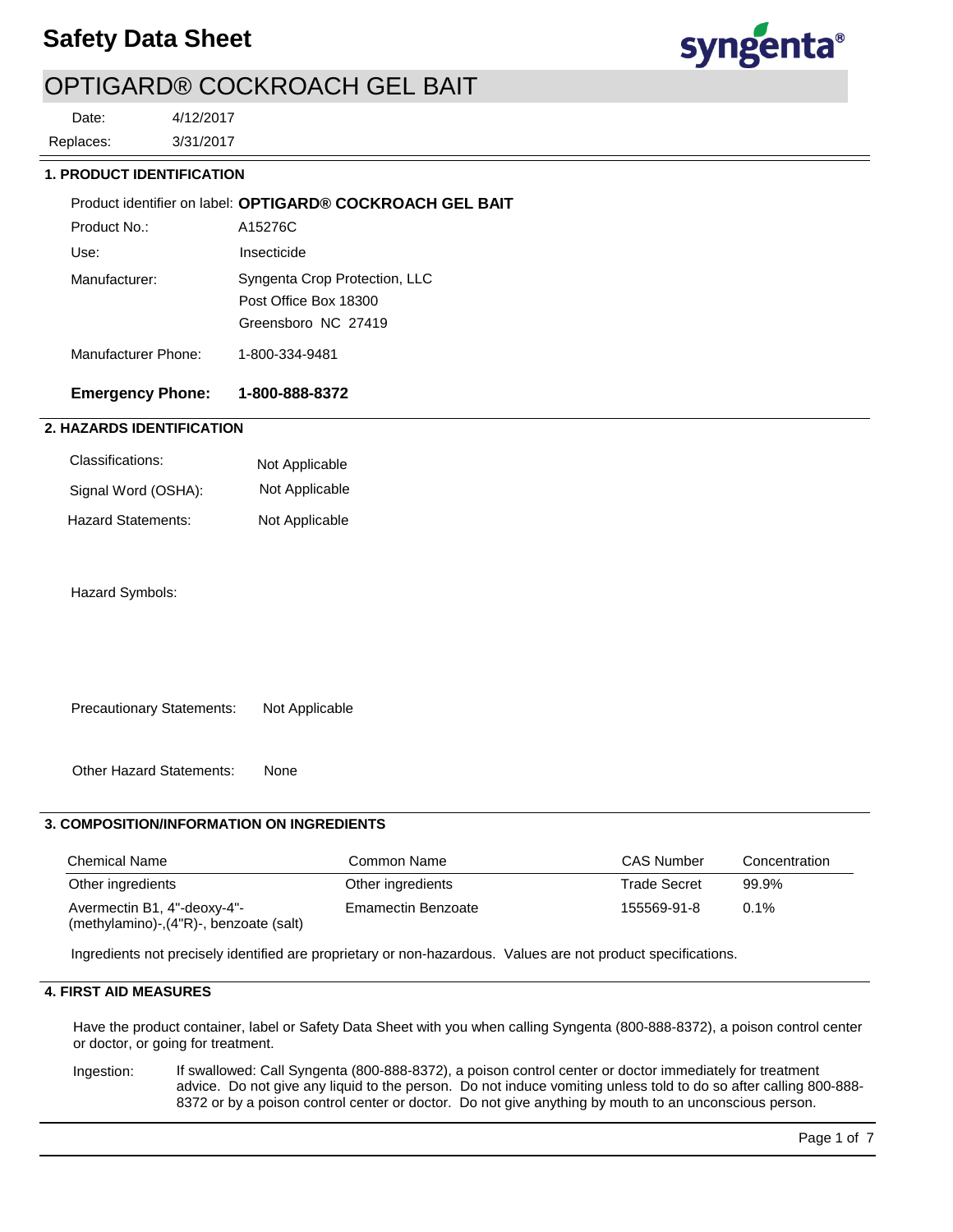

# OPTIGARD® COCKROACH GEL BAIT

| Date:                | 4/12/2017                                                                                                                                                                                                                                                                |
|----------------------|--------------------------------------------------------------------------------------------------------------------------------------------------------------------------------------------------------------------------------------------------------------------------|
| Replaces:            | 3/31/2017                                                                                                                                                                                                                                                                |
| Eye Contact:         | If in eyes: Hold eye open and rinse slowly and gently with water for 15-20 minutes. Remove contact lenses, if<br>present, after 5 minutes, then continue rinsing eye. Call Syngenta (800-888-8372), a poison control center or<br>doctor for treatment advice.           |
| <b>Skin Contact:</b> | If on skin or clothing: Take off contaminated clothing. Rinse skin immediately with plenty of water for 15-20<br>minutes. Call Syngenta (800-888-8372), a poison control center or doctor for treatment advice.                                                          |
| Inhalation:          | If inhaled: Move person to fresh air. If person is not breathing, call 911 or an ambulance, then give artificial<br>respiration, preferably mouth-to-mouth if possible. Call Syngenta (800-888-8372), a poison control center or<br>doctor for further treatment advice. |
|                      | Most important symptoms/effects:                                                                                                                                                                                                                                         |

Not Applicable

#### Indication of immediate medical attention and special treatment needed:

Early signs of intoxication include dilation of pupils, muscular incoordination and muscular tremors. Vomiting within onehalf hour of exposure can minimize toxicity following accidental ingestion of the product; rapidly after exposure (<15 minutes) administer repeatedly medical charcoal in a large quantity of water or ipecac. If toxicity from exposure has progressed to cause severe vomiting, the extent of resultant fluid and electrolyte imbalance should be gauged. Appropriate supportive parental fluid replacement therapy should be given, along with other required supportive measures (such as maintenance of blood pressure levels and proper respiratory functionality) as indicated by clinical signs, symptoms and measurements.

In severe cases, observations should continue for at least several days until clinical condition is stable and normal. Since emamectin benzoate is believed to enhance GABA activity in animals, it is probably wise to avoid drugs that enhance GABA activity (barbiturates, benzodiazepines, valproic acid) in patients with potentially toxic emamectin benzoate exposure.

### **5. FIRE FIGHTING MEASURES**

Suitable (and unsuitable) extinguishing media:

Use dry chemical, foam or CO2 extinguishing media. If water is used to fight fire, dike and collect runoff.

#### Specific Hazards:

During a fire, irritating and possibly toxic gases may be generated by thermal decomposition or combustion.

Special protective equipment and precautions for firefighters:

Wear full protective clothing and self-contained breathing apparatus. Evacuate nonessential personnel from the area to prevent human exposure to fire, smoke, fumes or products of combustion.

### **6. ACCIDENTAL RELEASE MEASURES**

Personal precautions, protective equipment, and emergency procedures:

Follow exposure controls/personal protection outlined in Section 8.

Methods and materials for containment and cleaning up:

Control the spill at its source. Contain the spill to prevent from spreading or contaminating soil or from entering sewage and drainage systems or any body of water. Clean up spills immediately, observing precautions outlined in Section 8. Sweep up material and place in a compatible disposal container. Scrub area with hard water detergent (e.g. commercial products such as Tide, Joy, Spic and Span). Pick up wash liquid with additional absorbent and place into compatible disposal container. Once all material is cleaned up and placed in a disposal container, seal container and arrange for disposition.

### **7. HANDLING AND STORAGE**

Precautions for safe handling:

Store the material in a well-ventilated, secure area out of reach of children and domestic animals. Do not store food, beverages or tobacco products in the storage area. Prevent eating, drinking, tobacco use, and cosmetic application in areas where there is a potential for exposure to the material. Wash thoroughly with soap and water after handling.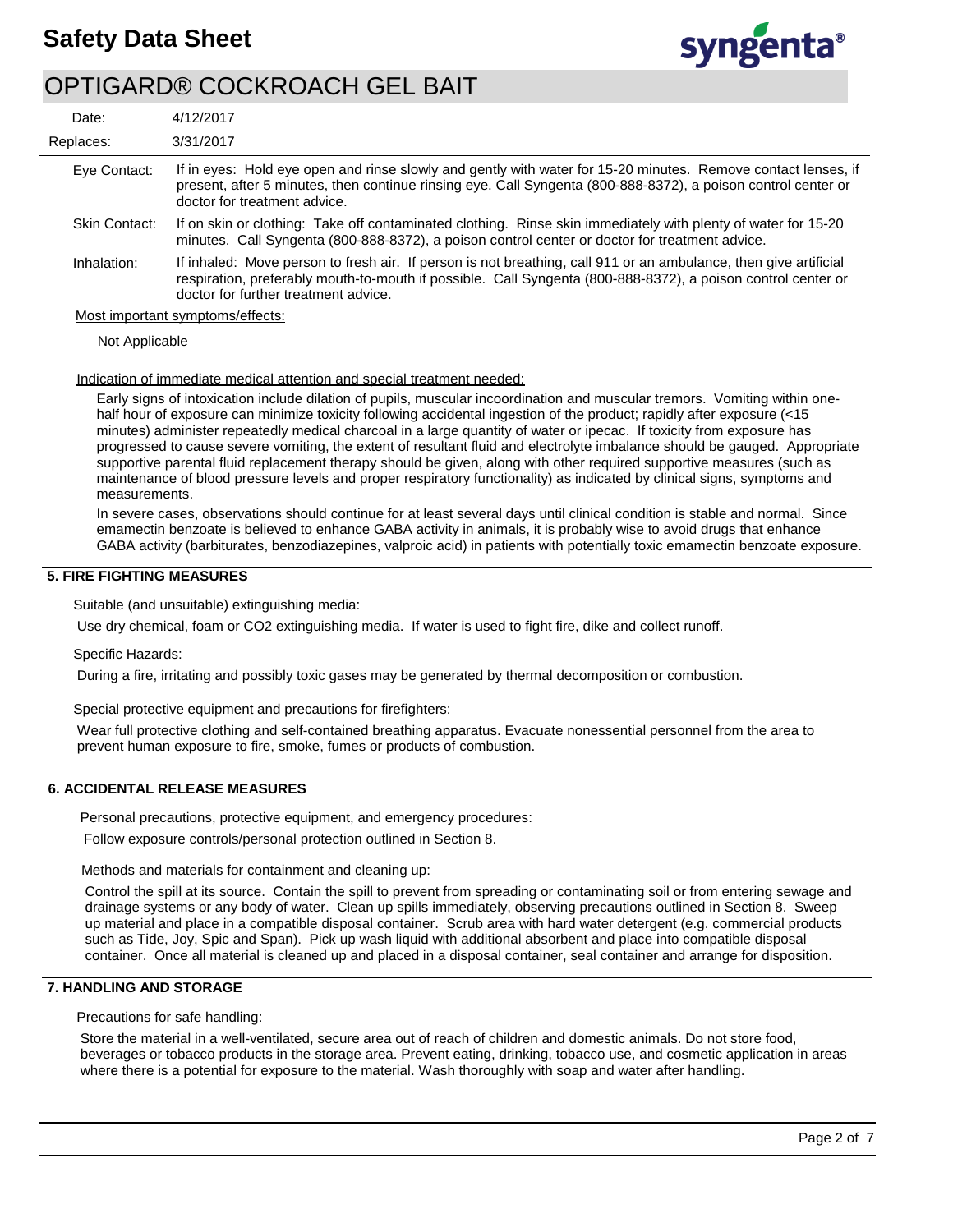

# OPTIGARD® COCKROACH GEL BAIT

Date:

3/31/2017 Replaces:

> Conditions for safe storage, including any incompatibilities: Not Applicable

### **8. EXPOSURE CONTROLS/PERSONAL PROTECTION**

4/12/2017

### **THE FOLLOWING RECOMMENDATIONS FOR EXPOSURE CONTROLS/PERSONAL PROTECTION ARE INTENDED FOR THE MANUFACTURE, FORMULATION AND PACKAGING OF THIS PRODUCT.**

### **FOR COMMERCIAL APPLICATIONS AND/OR ON-FARM APPLICATIONS CONSULT THE PRODUCT LABEL.**

Occupational Exposure Limits:

| <b>Chemical Name</b>      | OSHA PEL        | ACGIH TLV       | Other                        | Source         |
|---------------------------|-----------------|-----------------|------------------------------|----------------|
| Other ingredients         | Not Established | Not Established | Not Established              | Not Applicable |
| <b>Emamectin Benzoate</b> | Not Established | Not Established | $0.02 \text{ mg/m}^3$<br>TWA | Syngenta       |

#### Appropriate engineering controls:

Use effective engineering controls to comply with occupational exposure limits (if applicable).

#### Individual protection measures:

#### Ingestion:

Prevent eating, drinking, tobacco usage and cosmetic application in areas where there is a potential for exposure to the material. Wash thoroughly with soap and water after handling.

#### Eye Contact:

Where eye contact is likely, use dust-proof chemical goggles. Facilities storing or utilizing this material should be equipped with an eyewash facility and a safety shower.

#### Skin Contact:

Where contact is likely, wear chemical-resistant gloves (such as barrier laminate, butyl rubber, nitrile rubber, neoprene rubber, natural rubber, polyethylene, polyvinyl chloride [PVC] or Viton), coveralls, socks and chemical-resistant footwear.

#### Inhalation:

A particulate filter respirator may be necessary until effective engineering controls are installed to comply with occupational exposure limits. Use a NIOSH certified respirator with any R, P or HE filter.

Use a self-contained breathing apparatus in cases of emergency spills, when exposure levels are unknown, or under any circumstances where air-purifying respirators may not provide adequate protection.

### **9. PHYSICAL AND CHEMICAL PROPERTIES**

Odor: Peanut-like Appearance: Light brown to dark brown solid pH: 3 - 7 (1% in deionized water) Initial boiling point and boiling range: Not Available Melting point/freezing point: Not Applicable Odor Threshold: Not Available Flammability: Not Available Flash Point (Test Method): Not Available Flammable Limits (% in Air):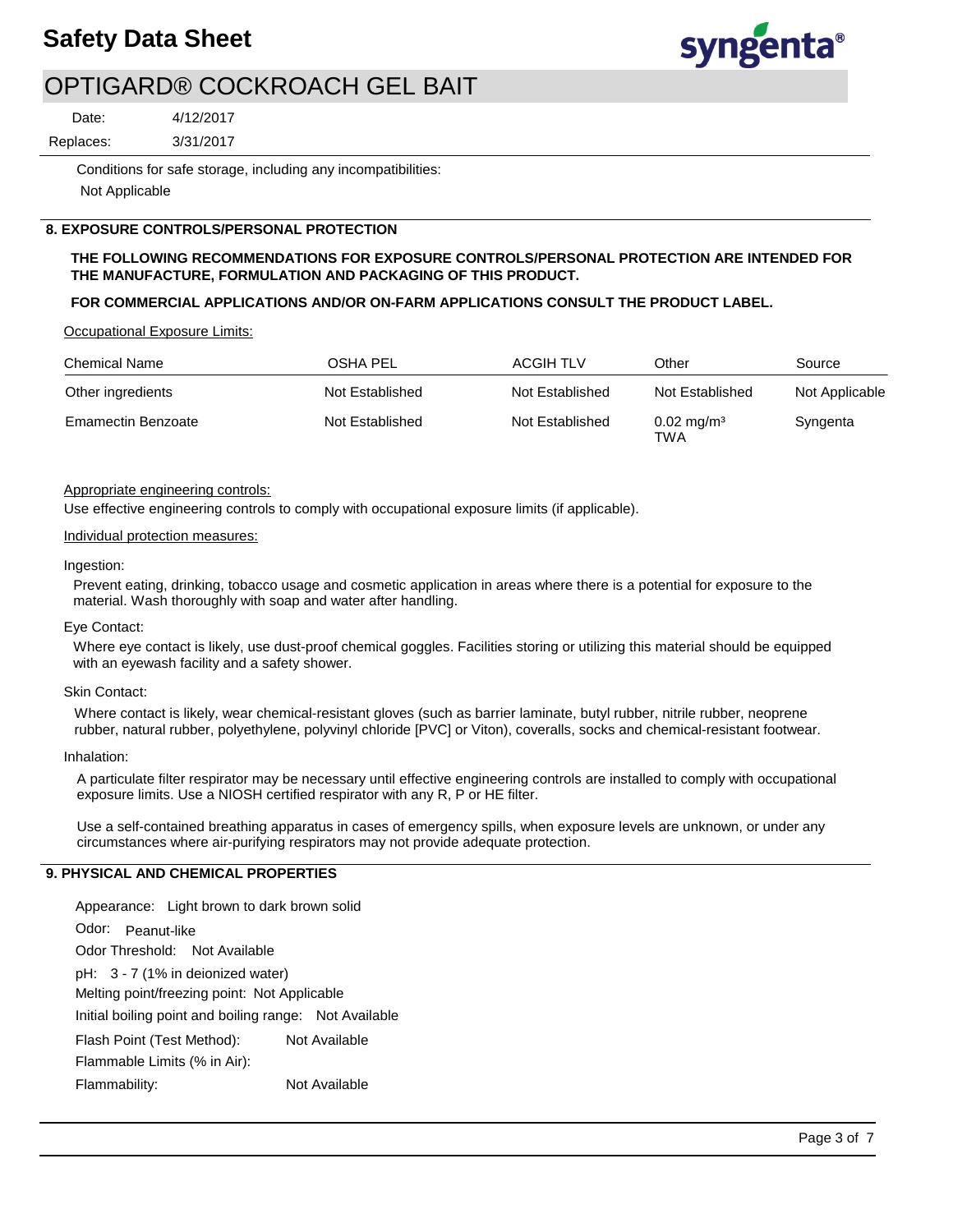

# OPTIGARD® COCKROACH GEL BAIT

3/31/2017 4/12/2017 Replaces: Date: Vapor Pressure: Emamectin Benzoate Solubility (ies): Autoignition Temperature: Not Available Vapor Density: Not Available Relative Density: 1.097 g/cm³ @ 77°F (25°C) Decomposition Temperature: Not Available Viscosity: Not Available Partition coefficient: n-octanol/water: Other:  $3 \times 10(-8)$  mmHg @ 70°F (21°C) Emamectin Benzoate 30 - 50 ppm (pH 7)

# **10. STABILITY AND REACTIVITY**

Reactivity: Not reactive.

Chemical stability: Stable under normal use and storage conditions.

Possibility of hazardous reactions: Will not occur.

Conditions to Avoid: None known.

Incompatible materials: None known.

Hazardous Decomposition Products: None known.

### **11. TOXICOLOGICAL INFORMATION**

Health effects information

Likely routes of exposure: Dermal, Inhalation

Symptoms of exposure: Not Applicable

Delayed, immediate and chronic effects of exposure: Not Applicable

### Numerical measures of toxicity (acute toxicity/irritation studies (finished product))

| Ingestion:                 | Oral (LD50 Female Rat) :            | > 5000 mg/kg body weight (based on a<br>substantially similar formulation)         |
|----------------------------|-------------------------------------|------------------------------------------------------------------------------------|
| Dermal:                    | Dermal (LD50 Rat) :                 | > 5050 mg/kg body weight (based on a<br>substantially similar formulation)         |
| Inhalation:                | Inhalation (LC50 Female<br>$Rat)$ : | > 5 mg/l air - 4 hours (based on a substantially<br>similar formulation)           |
| Eye Contact:               |                                     | Moderately Irritating (Rabbit) (based on a substantially similar formulation)      |
| <b>Skin Contact:</b>       |                                     | Practically Non-Irritating (Rabbit) (based on a substantially similar formulation) |
| <b>Skin Sensitization:</b> |                                     | Not a Sensitizer (Guinea Pig) (based on a substantially similar formulation)       |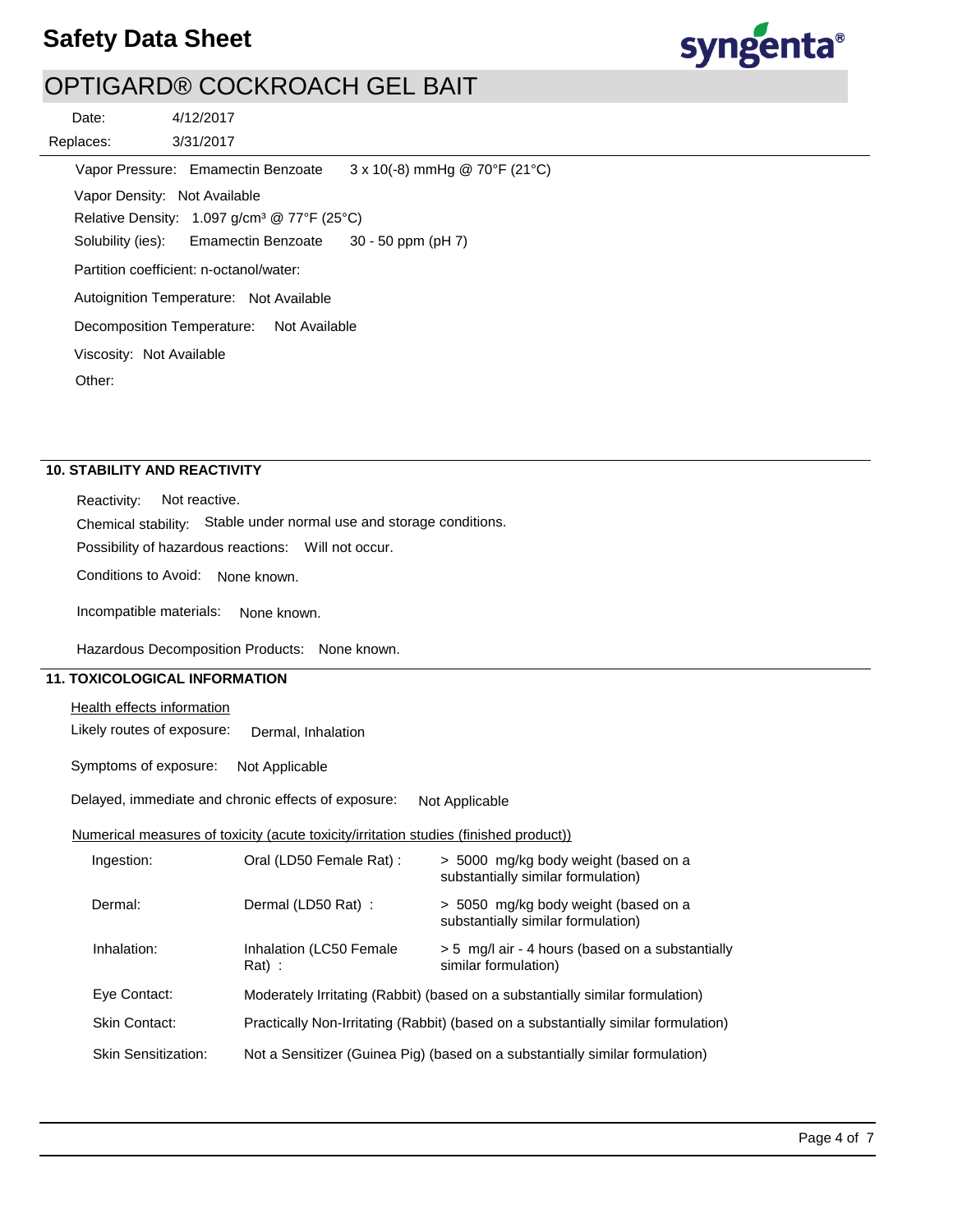

# OPTIGARD® COCKROACH GEL BAIT

Date:

Replaces:

#### Reproductive/Developmental Effects

3/31/2017 4/12/2017

Emamectin Benzoate: Developmental and reproductive toxicity observed in dosages that are toxic to mature animals.

### Chronic/Subchronic Toxicity Studies

Emamectin Benzoate: Tremors and nerve lesions observed at lowest dose tested in rabbits. Bladder changes reported in rats.

### **Carcinogenicity**

Emamectin Benzoate: None observed.

| <b>Chemical Name</b>                                                        | NTP/IARC/OSHA Carcinogen        |
|-----------------------------------------------------------------------------|---------------------------------|
| Other ingredients                                                           | <b>No</b>                       |
| Avermectin B1, 4"-deoxy-4"-(methylamino)-<br>,(4"R)-, benzoate (salt)       | No.                             |
| <b>Other Toxicity Information</b><br>None                                   |                                 |
| <b>Toxicity of Other Components</b><br>Other ingredients<br>Not Established |                                 |
| <b>Target Organs</b>                                                        |                                 |
| Active Ingredients                                                          |                                 |
| Emamectin Benzoate:                                                         | Central nervous system, bladder |
| Inert Ingredients                                                           |                                 |
| Other ingredients:                                                          | Not Established                 |

### **12. ECOLOGICAL INFORMATION**

Eco-Acute Toxicity Emamectin Benzoate: Fish (Rainbow Trout) 96-hour LC50 174 ppb Green Algae 5-day EC50 > 3.9 ppb Invertebrate (Water Flea) Daphnia Magna 48-hour EC50 1.0 ppb Bird (Mallard Duck) 14-day LD50 46 mg/kg

#### Environmental Fate

Emamectin Benzoate:

The information presented here is for the active ingredient, emamectin benzoate. Low bioaccumulation potential. Persistent in soil. Stable in water. Immobile in soil. Sinks in water (after 24 h).

### **13. DISPOSAL CONSIDERATIONS**

#### Disposal:

Do not reuse product containers. Dispose of product containers, waste containers, and residues according to local, state, and federal health and environmental regulations.

Characteristic Waste: Not Applicable

Listed Waste: Not Applicable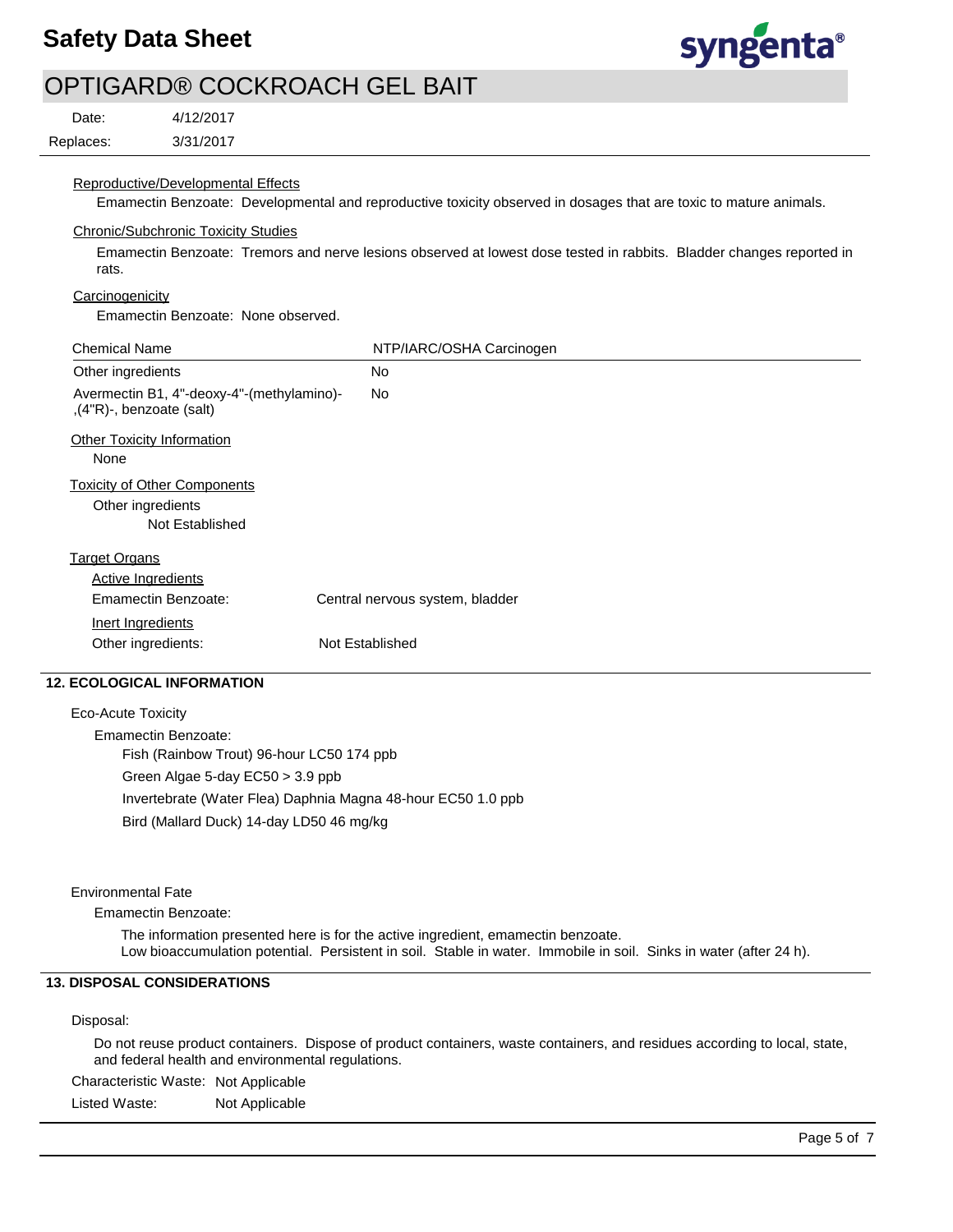

# OPTIGARD® COCKROACH GEL BAIT

Date:

3/31/2017 4/12/2017 Replaces:

### **14. TRANSPORT INFORMATION**

DOT Classification

Ground Transport - NAFTA Not regulated

**Comments** 

Water Transport - International Proper Shipping Name: Environmentally Hazardous Substance, Solid, N.O.S. (Emamectin Benzoate), Marine Pollutant Hazard Class: Class 9 Identification Number: UN 3077 Packing Group: PG III

Air Transport Proper Shipping Name: Environmentally Hazardous Substance, Solid, N.O.S. (Emamectin Benzoate) Hazard Class: Class 9 Identification Number: UN 3077 Packing Group: PG III

#### **15. REGULATORY INFORMATION**

Pesticide Registration:

This chemical is a pesticide product registered by the Environmental Protection Agency and is subject to certain labeling requirements under federal pesticide law. These requirements differ from the classification criteria and hazard information required for safety data sheets, and for workplace labels of non-pesticide chemicals. Following is the hazard information as required on the pesticide label:

Caution: Causes moderate eye irritation. Avoid contact with eyes or clothing . Wash hands thoroughly with soap and water after handling and before eating, drinking, chewing gum, or using tobacco.

EPA Registration Number(s): 100-1290

EPCRA SARA Title III Classification:

Section 311/312 Hazard Classes: Acute Health Hazard

Section 313 Toxic Chemicals: None

RCRA Hazardous Waste Classification (40 CFR 261): Not Applicable TSCA Status: Exempt from TSCA, subject to FIFRA CERCLA/SARA 304 Reportable Quantity (RQ): None